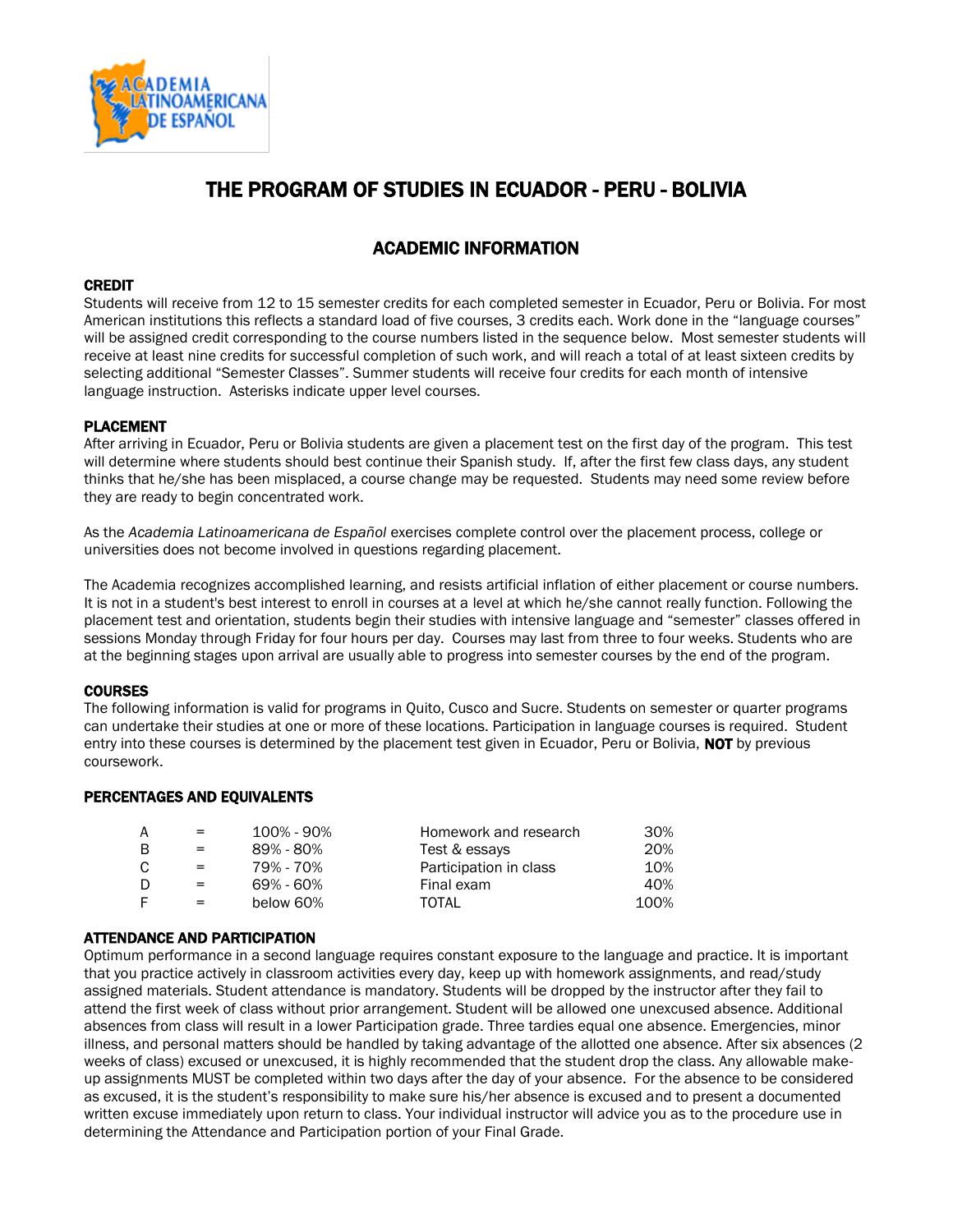

### USE OF SPANISH IN CLASS

Your instructor will use Spanish during the class period. If you are confused and want help in English, you may go to your instructor's office for help during your instructor's office hours.

### MAKE UP POLICY

If you miss an exam for reasons of sickness, death of a family member or any other major emergency (planned trips, social events, or advance scheduled appointments are not acceptable excuses), it is your responsibility to deliver a document to the Instructor and to make arrangements for a make-up exam within TWO DAYS alter your return. Check that partial exams are every Friday and final oral presentation the last week of your course program. Your individual Instructor will inform you of other make-up policies regarding other assignments.

### SYLLABUS MODIFICATION

The course syllabus is subject to change. This includes - but is not limited to – class schedule, number of exams, exam dates, percentages, etc. Changes will be announced in class. Students not attending when changes are announced are responsible for obtaining this information.

#### Need HELP?

Academic coordinator on her office hours is there for you! She will be happy to help you during this time with anything related to the course material. Besides that, the ESP (Educational Support Program, located in first floor of San Agustin campus) provide FREE HELP. Check with them for their schedule. Office Hours: M T W T F 13:00 – 18:00 hours and by appointment

### PROBLEMS?

If you have any problems with any course, you should first discuss it with your assigned teacher. If the issue cannot be resolved, then you may take the matter up with Patricia Ribadeneira, Spanish Language Director, 2267 904.

#### TEACHER'S RECOMMENDATION

Learning a foreign language requires work and energy from the language learner (and the teacher) but the work does not have to be composed of dull monotonous exercises.

As language teachers, they have certain responsibilities to you the student:

- 1. They must always be prepared for class.
- 2. They must always treat the students fairly and with patience.
	- 3. They must do the best they can to make the class entertaining and fun.
	- 4. They must effectively teach you the information that you require in order to learn Spanish.
	- 5. They must help you if you are having difficulties by offering office hours.

However, we also believe that we have the right to expect:

a. – that you come to class PREPARED. If you have not done your homework or wish to sleep through your Spanish class, you are stealing time from your classmates who are interested in learning something.

b. – that you come for extra help with specific questions which demonstrate that you have attempted to learn the material in the classroom and at home. "I don't understand chapter 6!" or "Spanish is impossible!" are not valid complaints. On the other hand, "I don't understand how the verb on page 261 works!" is a specific question that indicates that you have put forth some effort and require some extra help on my part.

Throughout the semester, all teachers will encourage you, support you, push you, and catch you when you fall. All teachers would like to offer you a few suggestions which are based on previous experiences as language learners as well as language teachers.

1. SPEAK SPANISH in the classroom and outside as much as possible. The most important part of language is communication. If you make a few mistakes but your listener understands you, then you are speaking Spanish. Don't be afraid of making mistakes. They are part of the learning process.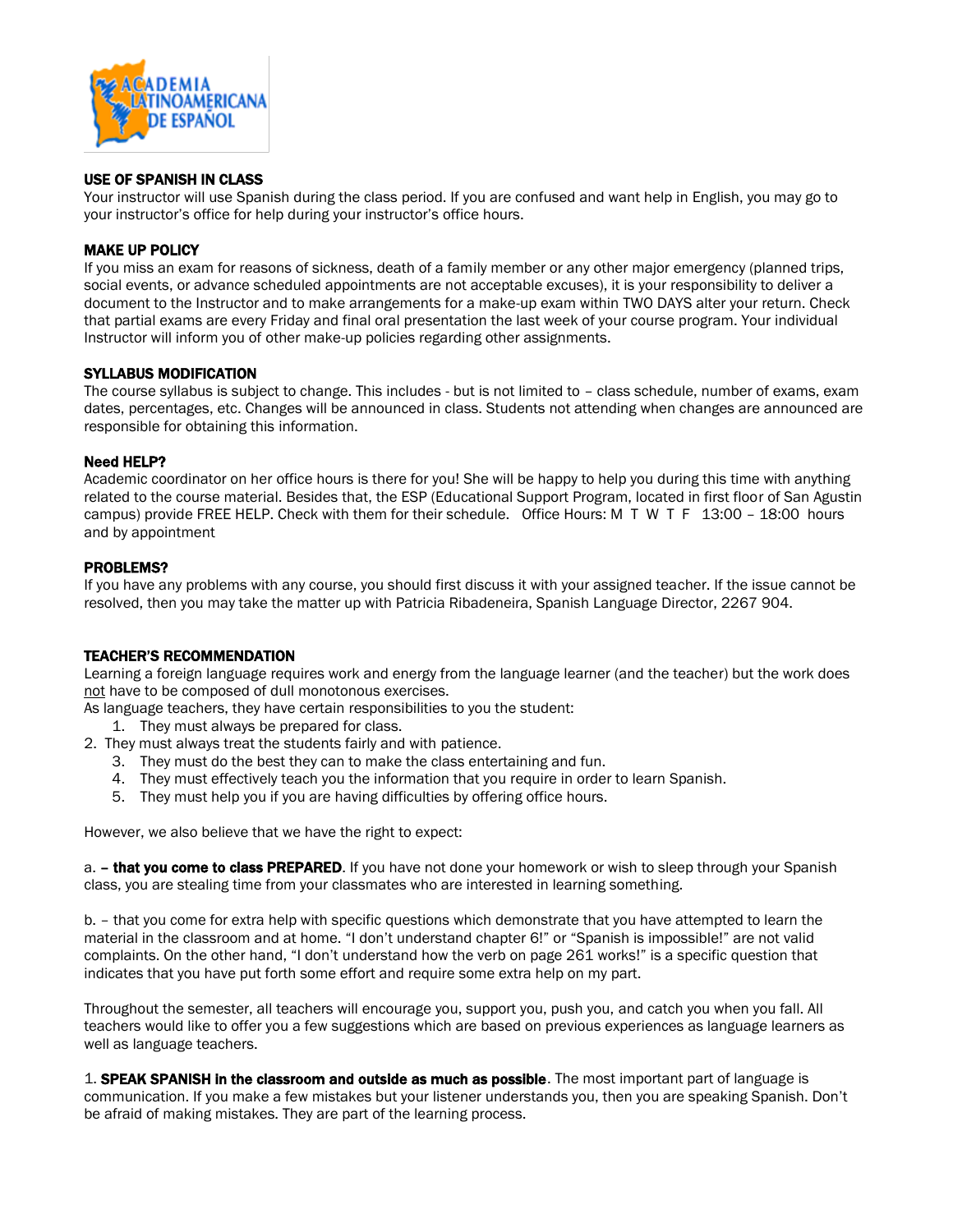

2. Unless teacher is summarizing a grammar point or resolving some kind of confusion on your part, all teachers will speak with you in Spanish and we expect you to speak Spanish with Academia faculty and staff.

3. Follow the directions carefully when doing homework assignments. If I ask you to read a grammar section then please do so, and do the exercises that go with it. If I ask you to memorize a dialogue or vocabulary, please do so. Unfortunately, at times memorization is necessary.

4. LISTEN! You will learn a great deal not only from your teacher but from your fellow students. The more you listen, the more you will be able to say!!

5. Study EACH night or during the day. One hour each day will do a lot more for remembering new material than an eight hour cram session on Sunday afternoon. If you study one hour every afternoon after class will serve as a review of material YOU already KNOW. At quiz or test time you'll have most of the material already memorized

### 6. If you come to class well prepared, full of energy, and ready to speak Spanish, it will be fun.

| <b>Course Number</b>   | <b>Title</b>                                                |
|------------------------|-------------------------------------------------------------|
| <b>SPANISH 111-112</b> | <b>BEGINNING SPANISH I-II</b>                               |
| <b>SPANISH 221-222</b> | <b>INTERMEDIATE SPANISH I-II</b>                            |
| *SPANISH 299           | <b>INDEPENDENT STUDY</b>                                    |
| *SPANISH 311-312       | <b>SPANISH GRAMMAR I-II</b>                                 |
| *SPANISH 313-314       | SPANISH GRAMMAR III-IV                                      |
| *SPANISH 315-316       | ADVANCED SPANISH LANGUAGE                                   |
| *SPANISH 317           | ADVANCED WRITING                                            |
| *SPANISH 330           | PHONETICS & PRONUNCIATION                                   |
| * SPANISH 331          | SPANISH CONVERSATION                                        |
| *SPANISH 332           | SEMINAR IN LATIN AMERICAN CINEMA                            |
| *SPANISH 335           | SPANISH FOR BUSINESS & COMMERCE                             |
| *SPANISH 340           | SURVEY OF HISPANIC AMERICAN LITERATURE                      |
| *SPANISH 344           | REGIONAL LITERATURE OF HISPANIC AMERICA (Ecua-Peru-Boliv)   |
| *SPANISH 352           | HISPANIC-AMERICAN CULTURE AND CIVILIZATION                  |
| *SPANISH 364           | <b>INDIGENOUS CULTURES</b>                                  |
| *SPANISH 372           | HISPANIC-AMERICAN LITERATURE SINCE 1888                     |
| *SPANISH 374           | REGIONAL HISTORY OF HISPANIC AMERICA (Ecuador-Peru-Bolivia) |
| *SPANISH 380           | <b>SPECIAL TOPICS</b>                                       |
| * QUECHUA 386          | QUECHUA LANGUAGE                                            |
| $*$ INTERNSHIP 414+    | INTERNSHIP IN LATIN AMERICA                                 |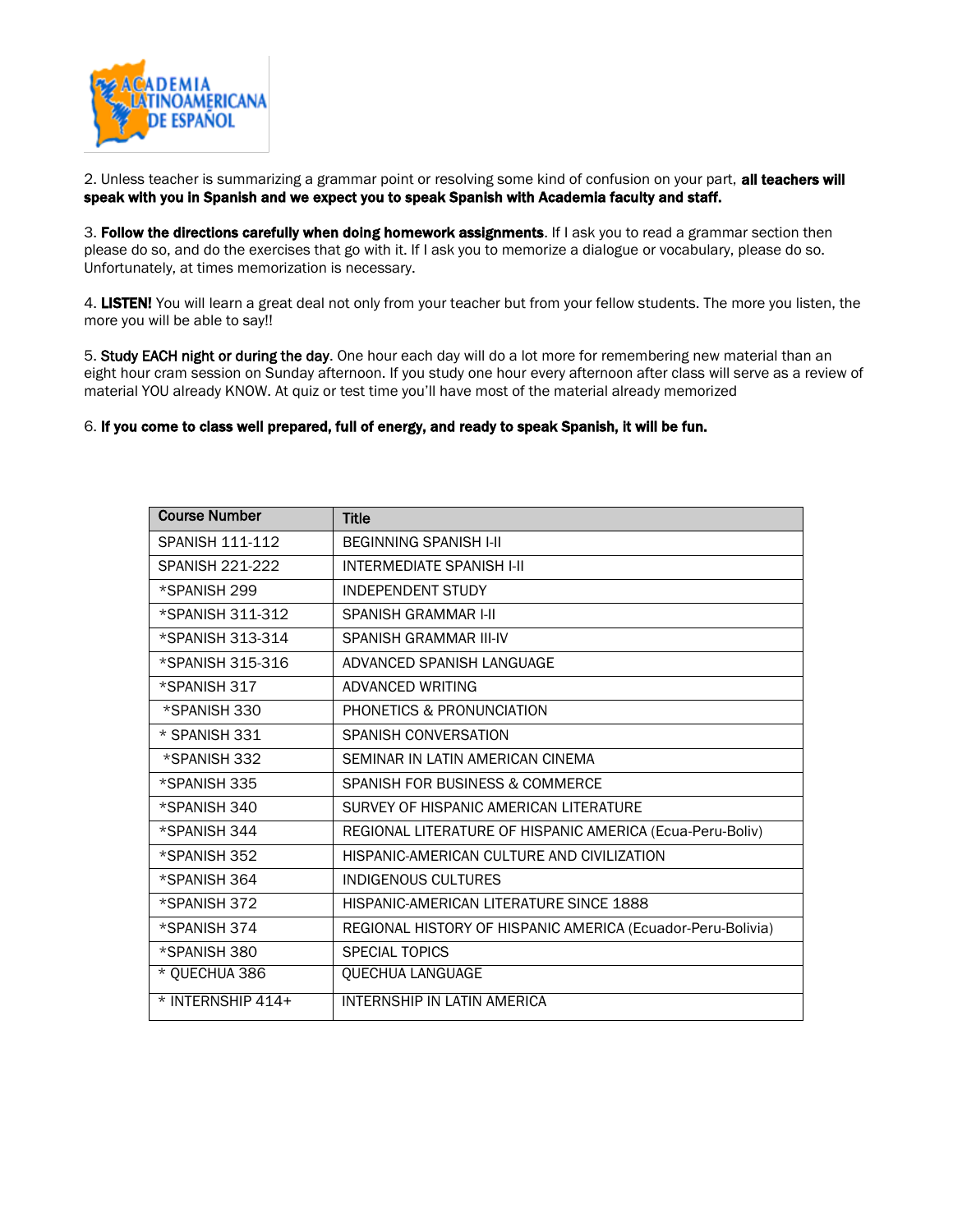

# SPANISH LANGUAGE COURSES

# SPA 111–112. Beginning Spanish I–II

Intensive course for beginners in Spanish. Primary objective: to help students begin early and meaningful communication in Spanish by acquiring necessary basic skills. Emphasizes all four language skills: reading, writing, and especially listening and speaking. Secondary objective: to provide insight into Hispanic culture and society through readings, discussions and activities.

# SPA 221–222. Intermediate Spanish

Continuing study of the Spanish language with additional emphasis on reading and writing skills. Study of Hispanic culture and close reading of selected Hispanic texts from various genres. Extensive grammar review, composition, and oral-aural practice.

# SPA. 299. Independent Study

Supervised study and research of an area not covered in available courses.

### SPA \*311–\*312. Spanish Grammar I–II

Intermediate level study of Spanish. Designed for students who have completed third year college Spanish but whose language skills need strengthening as they pursue upper level courses while studying abroad.

# SPA \*313–\*314. Spanish Grammar III–IV

Advanced level study of Spanish. Designed for students who have completed third year college Spanish and who are pursuing upper level courses while studying abroad.

### SPA \*315–\*316. Advanced Spanish Language

Advanced level study of Spanish. Designed for students who have completed third year college Spanish and who are pursuing upper level courses while studying abroad.

### SPA \*317. Advanced Writing

Study of composition, grammar, and lexicon at an advanced level with a special focus on creative writing

### SPA \*330. Phonetics and Pronunciation

Phonetic description of the sound system of Spanish, developed linguistically and applied to the improvement of pronunciation and spoken Spanish

### SPA \*331. Spanish Conversation

Practice in oral self-expression and comprehension. Selected topics assigned for each class.

### SPA \*332. Seminar in Latin American Cinema

Latin American Cinema. Topics vary.

### SPA \*333. Conversation and Contemporary Issues

Is an upper level conversation course designed to move students from intermediate to advanced level oral proficiency. All class activities will focus on contemporary Hispanic issues and will consist of individual/group presentations, debate, and discussion.

### SPA \*335. Spanish for Business and Commerce

Acquisition of specific commercial concepts and vocabulary in Spanish, and the study of worldwide and local economic factors.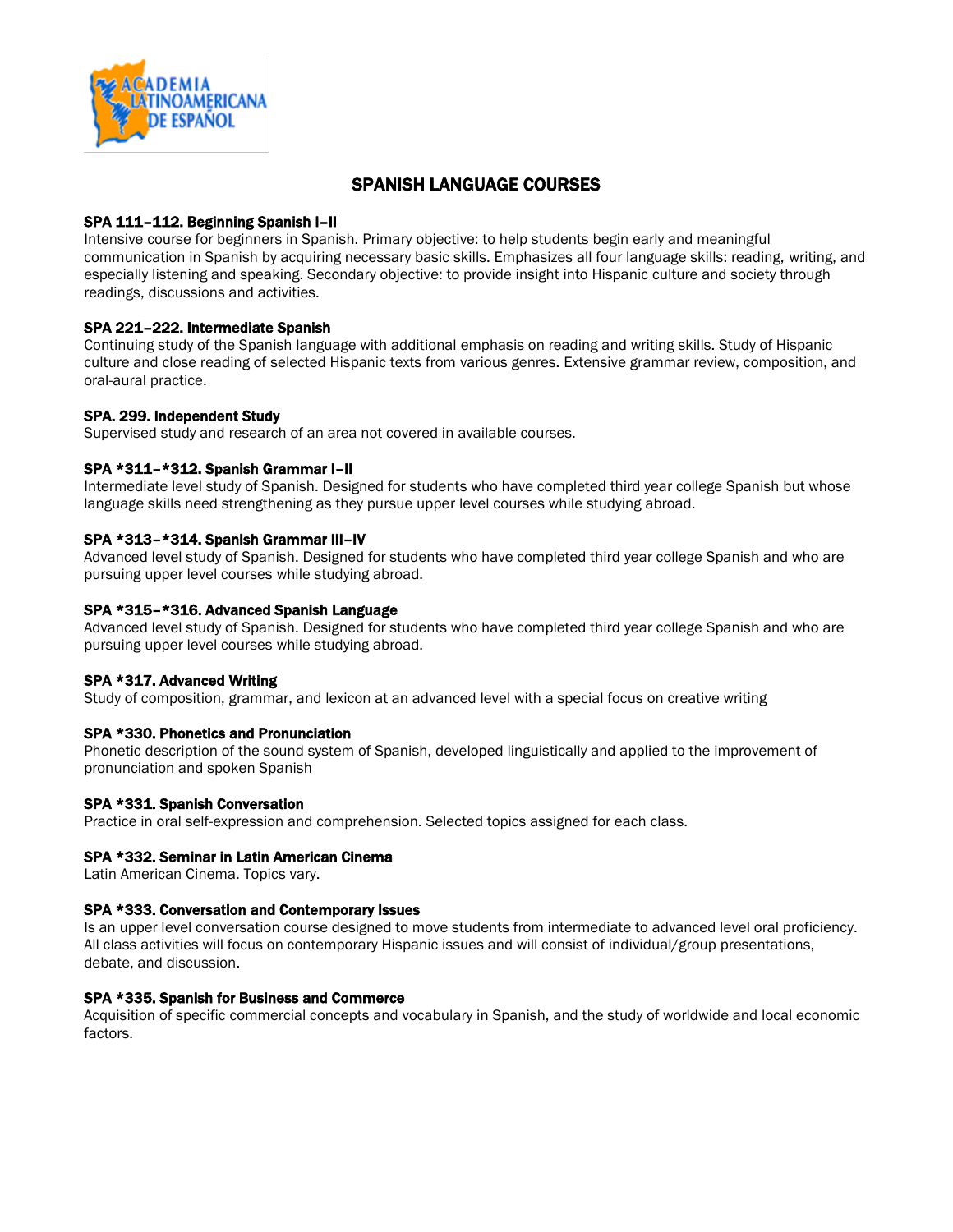

# SOCIAL SCIENCE AND HUMANITIES

### SPA \*340. Survey of Hispanic American Literature

Reading and discussions of selections from the major works of Hispanic American literature and their relationship to contemporary and subsequent society and culture.

### SPA \*344. Regional Literature of Hispanic America

Reading and discussion of Hispanic literature, poetry, novels and epics. Themes and authors include pre-Columbian legend, Romanticism, Modernism.

### SPA \*352. Hispanic-American Culture and Civilization

Introduction to society and culture of contemporary Hispanic-America through examination of political, social, religious and artistic forces. Emphasis on social-political problems and their affect on the United States. Readings, lectures, compositions and discussions in Spanish.

### SPA \*364. Indigenous Cultures

Period, cultural, economic, and ethnic studies of the people of a specific country in Hispanic America.

### SPA \*372. Hispanic-American Literature Since 1888

Reading and discussion of representative works in Spanish-American literature from Modernism to the present: Darío, Martí, Borges, Neruda, Paz, Cortázar, Vargas Llosa, Fuentes, García Márquez and others.

### SPA \*374. Regional History of Hispanic America

A comprehensive historical study of the Ecuadorian, Peruvian or Bolivian region including pre-Columbian through contemporary issues.

### SPA \*380. Special Topics

Offered periodically for the study of a particular issue, theme or topic in Hispanic literature or civilization; for example, Latin American social issues, Independence in South America, literary theory and criticism.

#### QUE \*386 Quechua language

Offered every semester at every level for students.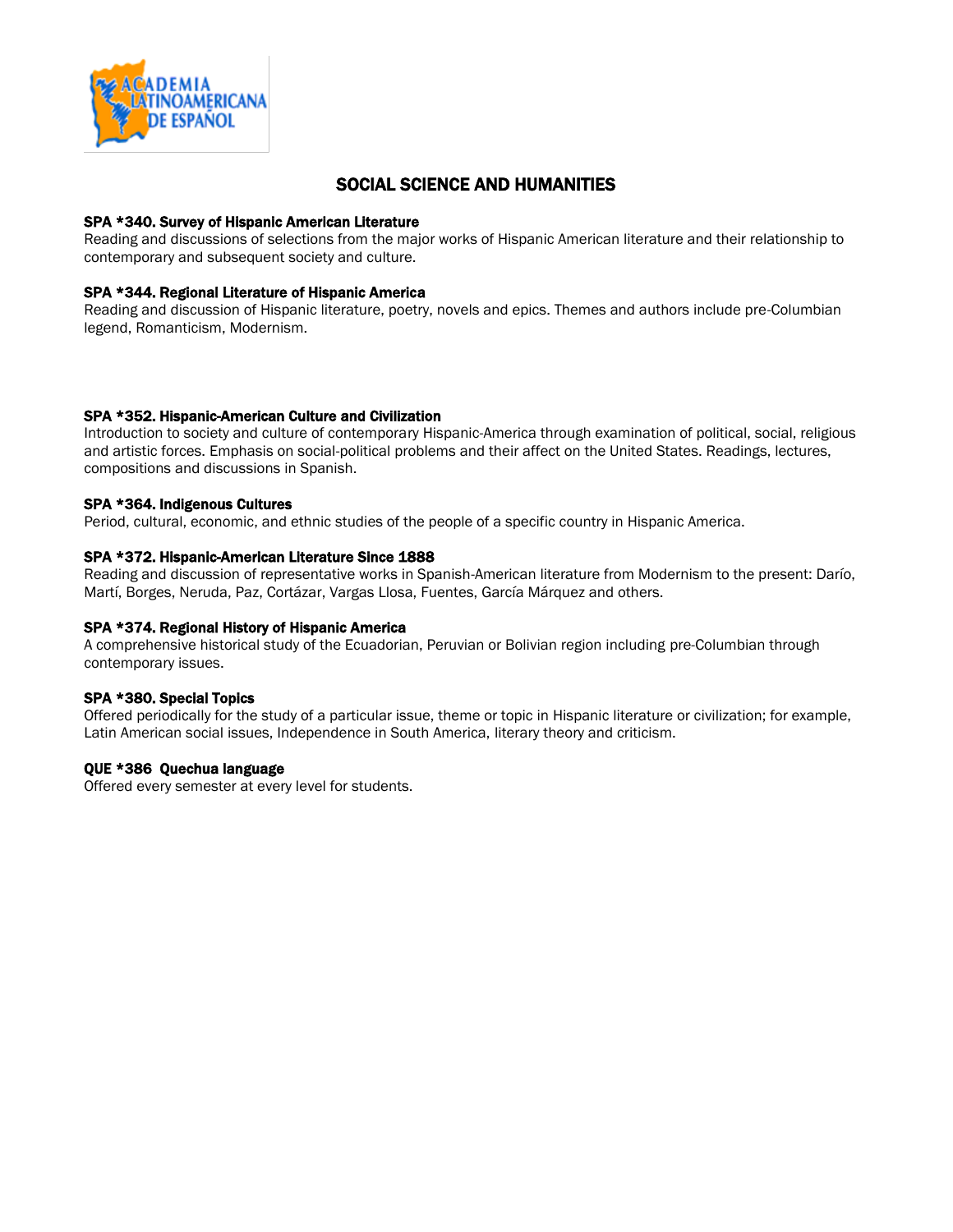

# INTERNSHIP

### INT \*414. Spanish for Tourism and Hotel Management

One to four units – Intermediate, Advanced

# INT \*416. Spanish for Social Work

Four units – Intermediate, Advanced

# INT \*420. Spanish for English as a Second Language teachers (ESL)

One to four units – Beginner, Intermediate, Advanced

### INT \*426. Spanish for Health Care Professionals

One to four units – Intermediate, Advanced

### INT \*457. Spanish for Education

One to four units – Intermediate, Advanced

### INT \*471. Spanish for Business and Economics

One to four units – Advanced

### INT \*475. Practical Internships/Independent Study

One to four units – Advanced